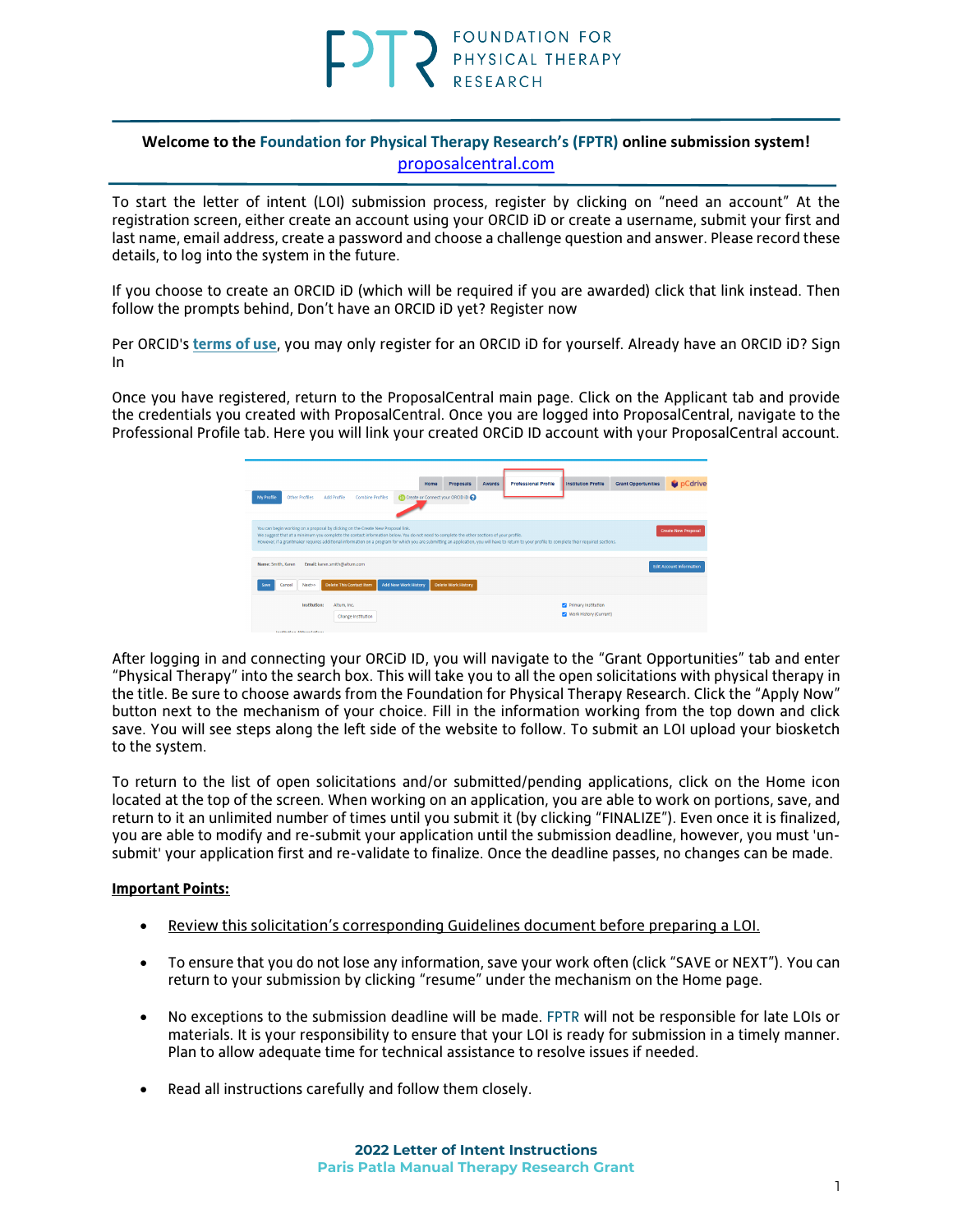- **Regarding Attachments:**
	- o **Attachments must be submitted in Adobe PDF format**.
	- o **Note that, where applicable, the template or form to be used is located in the download templates and instructions link then each file, once prepared is uploaded to the Attachments tab.** These links contain prompts for the information and also contain the desired formatting settings (e.g., margins should be set at  $\frac{1}{2}$  inch and font should only be Arial, size 11 or 12). **Label the start of each section with the appropriate heading title**. We strongly recommend that you download and use the form when completing your LOI. Word files should then be converted to Adobe PDF for uploading.
	- o **Please note** that page limits defined in each section are for the Adobe PDF, not the Microsoft Word document prior to conversion to Adobe PDF. When creating Adobe PDF files, do not alter default font and margins. Once you have uploaded Adobe PDF files, make certain that the information has uploaded, correctly and files are not corrupted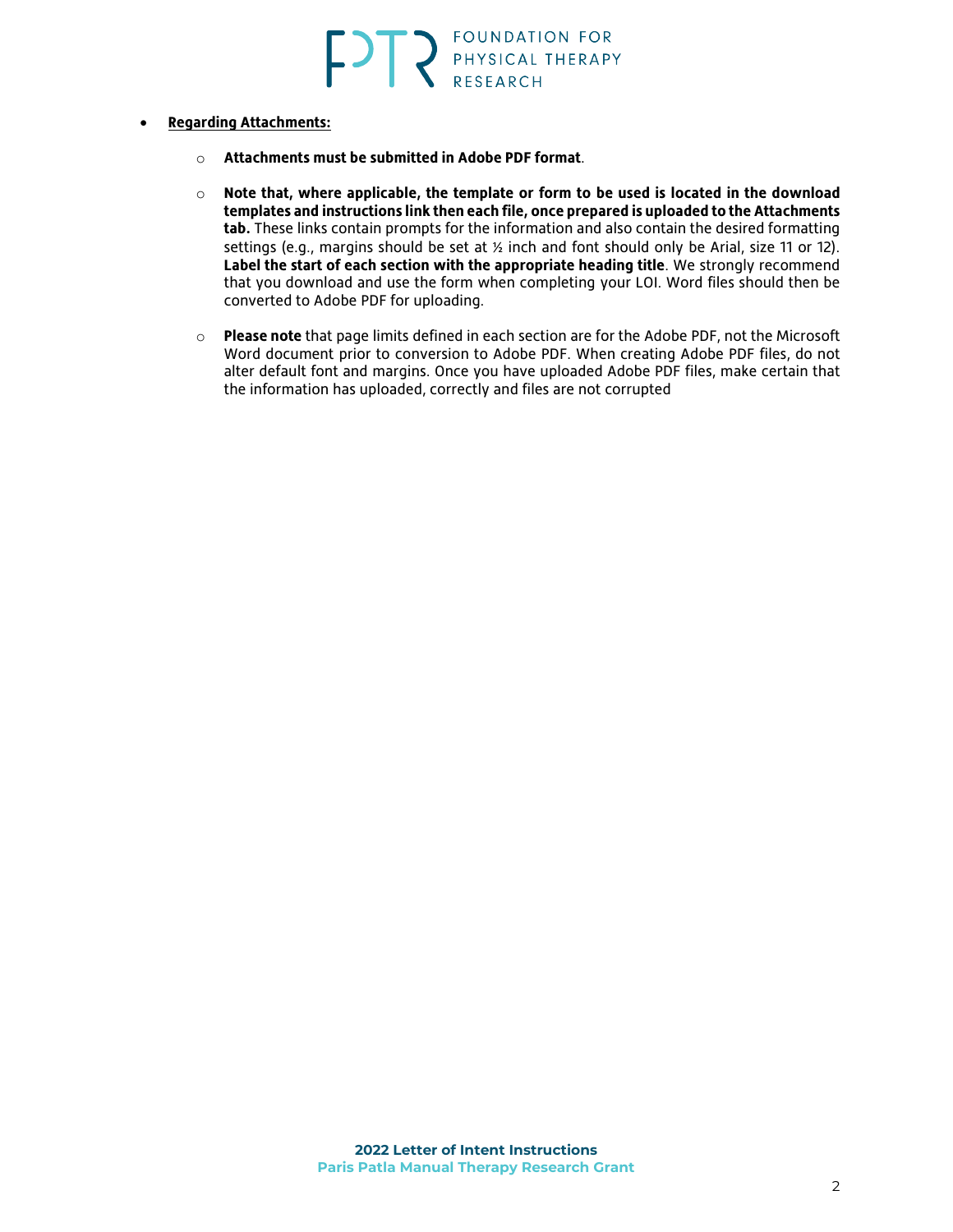#### **Creating a Paris Patla Manual Therapy Research Grant (PPMTRG) Letter of Intent**

The **PPMTRG** LOI Application consists of the following. Each section needs to be completed before your application is considered finished and officially submitted for consideration.

#### **I. GENERAL INFORMATION**

**Project Name:** Provide a title for your training project. **Amount Requested:** Grant funding level is \$100,000 **What area best describes your application?** choose from the drop-down or "other" if option is not provided

#### **II. Download Templates and Instructions**

**Letter of Intent Instructions:** These instructions. **Letter of Intent Cover Letter (Optional):** Cover Letter Template (optional) **LOI Narrative Template:** template to fill out and submit **Applicant Biosketch:** NIH Biosketch Template **Citations:** Citations Template

### **III. Enable Other Users to Access this Proposal**

This screen allows you to give other users access to your grant application.

# **IV. Principal Investigator**

A Profile must be completed for you as the Principal Investigator. At the LOI stage, a Profile should be completed ONLY for the Principal Investigator. You will need to attach a biosketch.

For each profile include be sure to fill in all required fields noted by a red \*. **PI Name: Prefix:** Enter prefix **First**: Enter first name **Middle**: Enter middle initial **Last**: Enter last name **Suffix: E**nter suffix **PI Institution:** Enter or verify institution is correct. **Highest Degree(s) Other Degree(s), Licenses and Certifications Obtained**: List all degrees, including PT or PTA, currently held. List PT degree first, followed by other degrees. (Example: Jane Doe, PT, MPT, DPT, CSC) **Position/Title**: Enter current position/title **Academic Rank Division Department:** Enter current organizational affiliation/current employer **Address Street**: Enter current organizational affiliation/current employer **Address City:** Enter current organizational affiliation/current employer **City:** Enter current organizational affiliation/current employer **State:** Enter current organizational affiliation/current employer **Zip/Postal Code**: Enter current organizational affiliation/current employer **Country:** Enter current organizational affiliation/current employer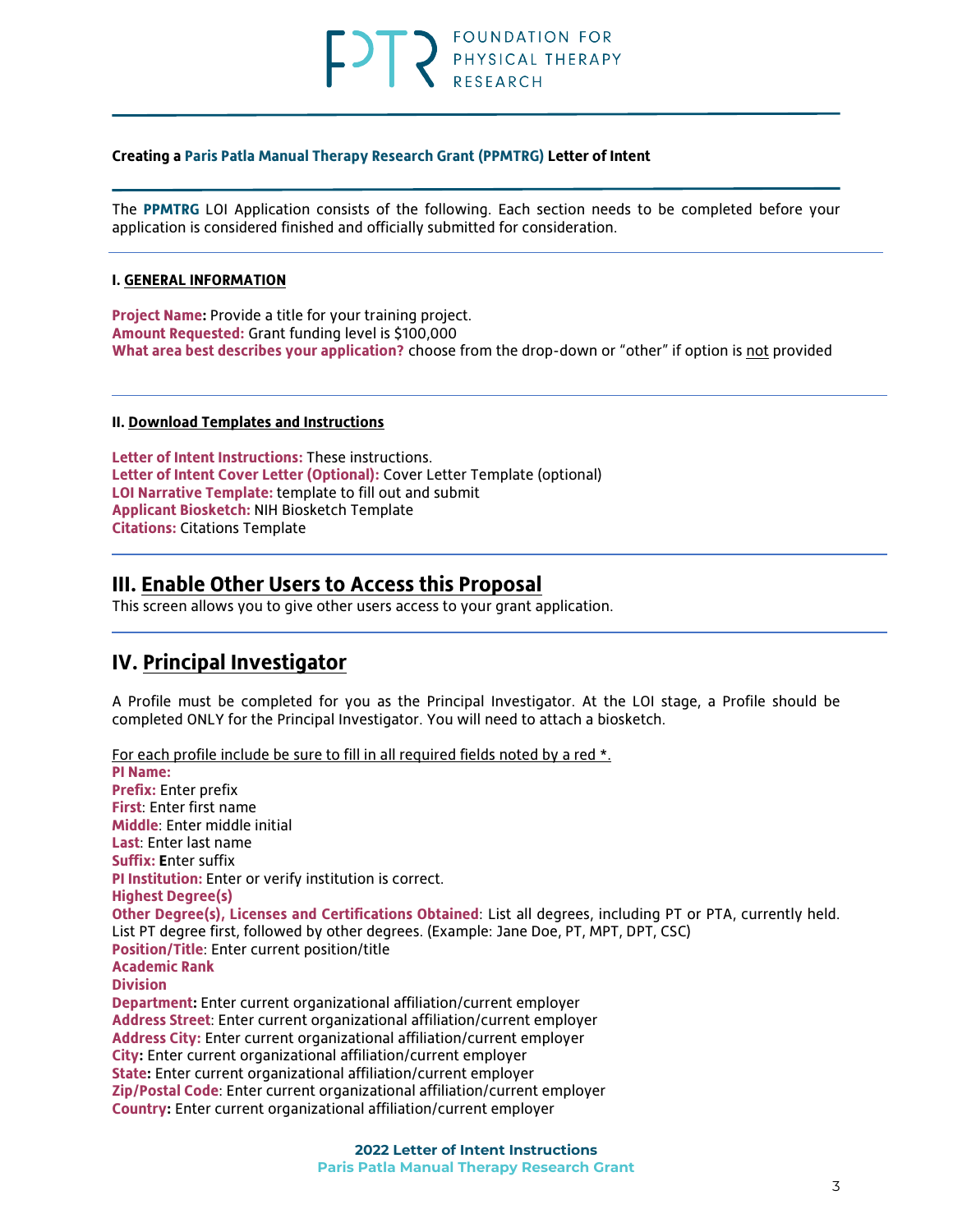# **FOUNDATION FOR** PHYSICAL THERAPY

**E-mail:** Enter email address used for contact **Phone Work:** Enter daytime phone number (format xxx-xxx-xxxx) **ORCID iD:** https://... **ORCID Authorization:** Authorization of PC to add awards to ORCiD profile

# **V. Institution Details**

PIs institution is pre-loaded as Lead Institution. To change, select from list below or Search all registered institutions. Press button to confirm selection. Click Edit Profile button to change institution information.

# **VI. Project Abstracts**

**Lay Abstract:** Please describe your work as if you are speaking to someone who has some knowledge of your work but in simple understandable terms. This summary could be posted on the FPTR website and should not contain proprietary information. **This field has a character limit of 2,000 (approx. half page). Project Technical Abstract:** The technical abstract includes all the parts of your proposed research. It includes your role in a short descriptive form. It will include: an understanding why you want to conduct the study, how you plan to conduct it, what you hope to find out, and why this work is important. Although inclusion of data is acceptable, report only those numbers that represent the most important information. Do not include citations or references here. Be as specific as possible while avoiding jargon or abbreviations. Do not include citations in this field. **This field has a character limit of 2,000 (approx. half page).**

# **VII. ATTACHMENTS**

In this section, you will upload documents concerning some details of your LOI. The ATTACHMENTS Section is divided into three (3) sub-sections:

> **PPMTRG** Letter of Intent Cover Letter (Optional); **PPMTRG** Letter of Intent Narrative; **PPMTRG** Letter of Intent Biosketch. **PPMTRG** Citations Template

#### **A. PPMTRG Letter of Intent Cover Letter (Optional)**

You may submit an introductory LOI Cover Letter in regard to your potential **PPMTRG** project if you would like. Submit your letter on your institutional letterhead.

#### **This attachment is limited to one page in Adobe PDF.**

#### **B. PPMTRG Letter of Intent Narrative**

Use the template provided to prepare the **PPMTRG** LOI Narrative. Follow the format and content requirements detailed below. Do not exceed 2 pages for the Narrative (citations are not included in the page limit).

IMPORTANCE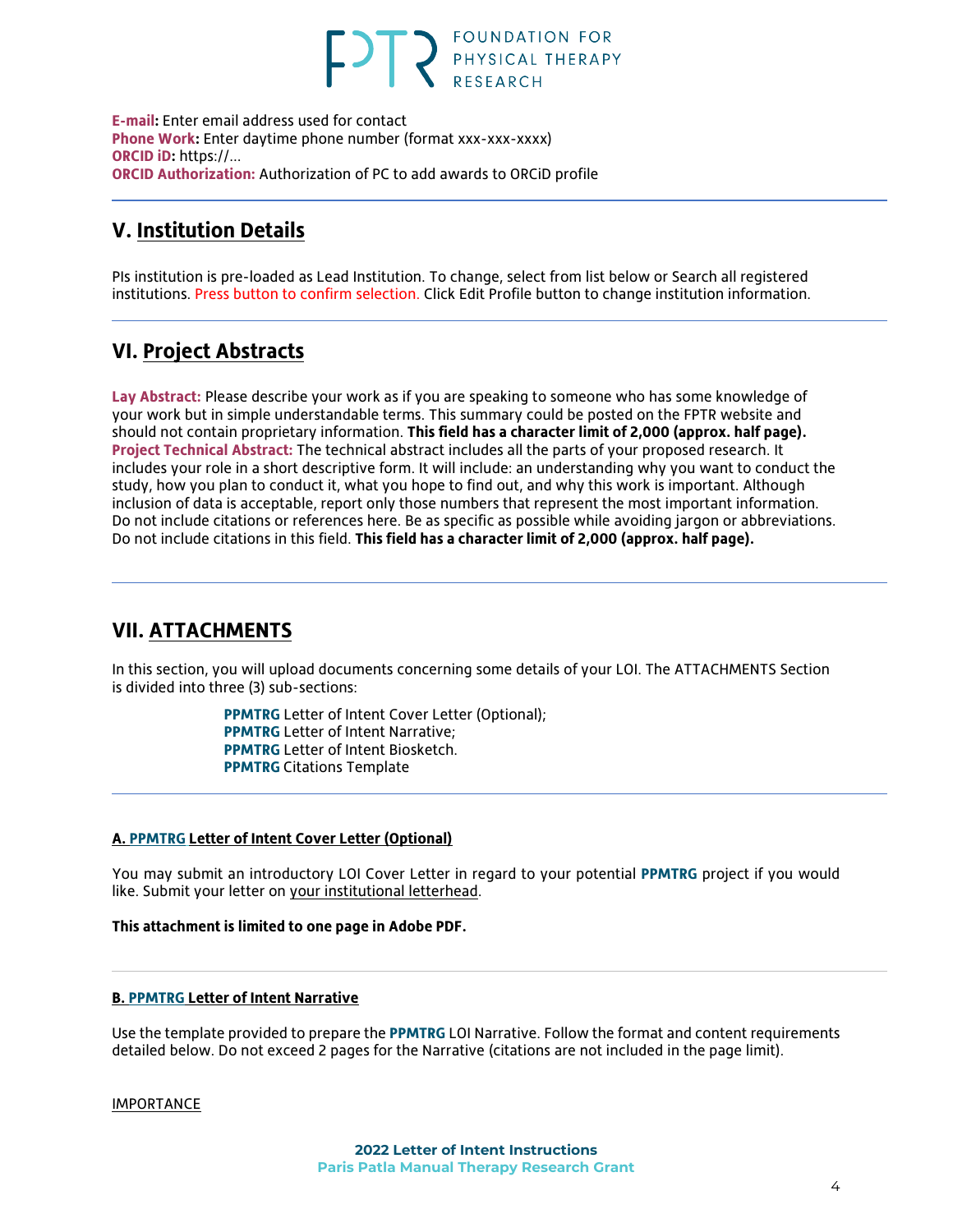- 1. What is the precise question that your research is designed to address?
- 2. Briefly explain the intervention you will study and how it addresses one of the American Physical Therapy Association's Research Agenda items.

FOUNDATION FOR PHYSICAL THERAPY

#### [OBJECTIVES](http://www.pcori.org/AppData/Local/Microsoft/Windows/AppData/Local/Microsoft/Windows/Temporary%20Internet%20Files/Content.Outlook/AppData/Local/Microsoft/Windows/AppData/Local/Microsoft/Windows/AppData/Local/Microsoft/OBJECTIVES)

- 3. Specific aims of the study
	- a. Primary:
	- b. Secondary:

#### **[METHODS](http://www.pcori.org/AppData/Local/Microsoft/Windows/AppData/Local/Microsoft/Windows/Temporary%20Internet%20Files/Content.Outlook/AppData/Local/Microsoft/Windows/AppData/Local/Microsoft/Windows/AppData/Local/Microsoft/METHODS)**

- 4. Describe:
	- a. Study design:
	- b. Population to be studied (including inclusion/exclusion criteria):
	- c. Study outcomes
- 5. What is the estimated sample size? Explain the rationale for this sample size.

#### PRIOR SUBJECT RECRUITMENT EXPERIENCE

- 6. What is your previous experience with recruiting and retaining study participants in studies of similar size and type and in the identified priority population(s)? Describe potential barriers to achieving desired sample size and potential methods to overcome these barriers.
	- a. Experience:
	- b. Potential Barriers/Mechanisms to Overcome:

#### ANTICIPATED IMPACT

- 7. If the proposed intervention is found to be effective, what factors will facilitate or impede its sustainability and scalability in real world settings?
	- a. Facilitate sustainability:
	- b. Scalability:

#### PERSONNEL

8. List all key personnel: [First and Last Name (Institution)] [First and Last Name (Institution)] [First and Last Name (Institution)]

#### **CITATIONS**

Include any necessary citations. This section is not part of the 2-page Narrative limit.

#### **Once completed, save the template and submit as one Adobe PDF File.**

#### **C. PPMTRG Letter of Intent Biosketch**

You must provide your current biosketch – only the PI biosketch is allowed for the LOI.

**Each biosketch is limited to 5 pages using the NIH format**. Faculty should use the NIH biosketch form for non-fellowships. Use the biosketch templates here:<https://grants.nih.gov/grants/forms/biosketch.htm>

#### **Submit one Adobe PDF file.**